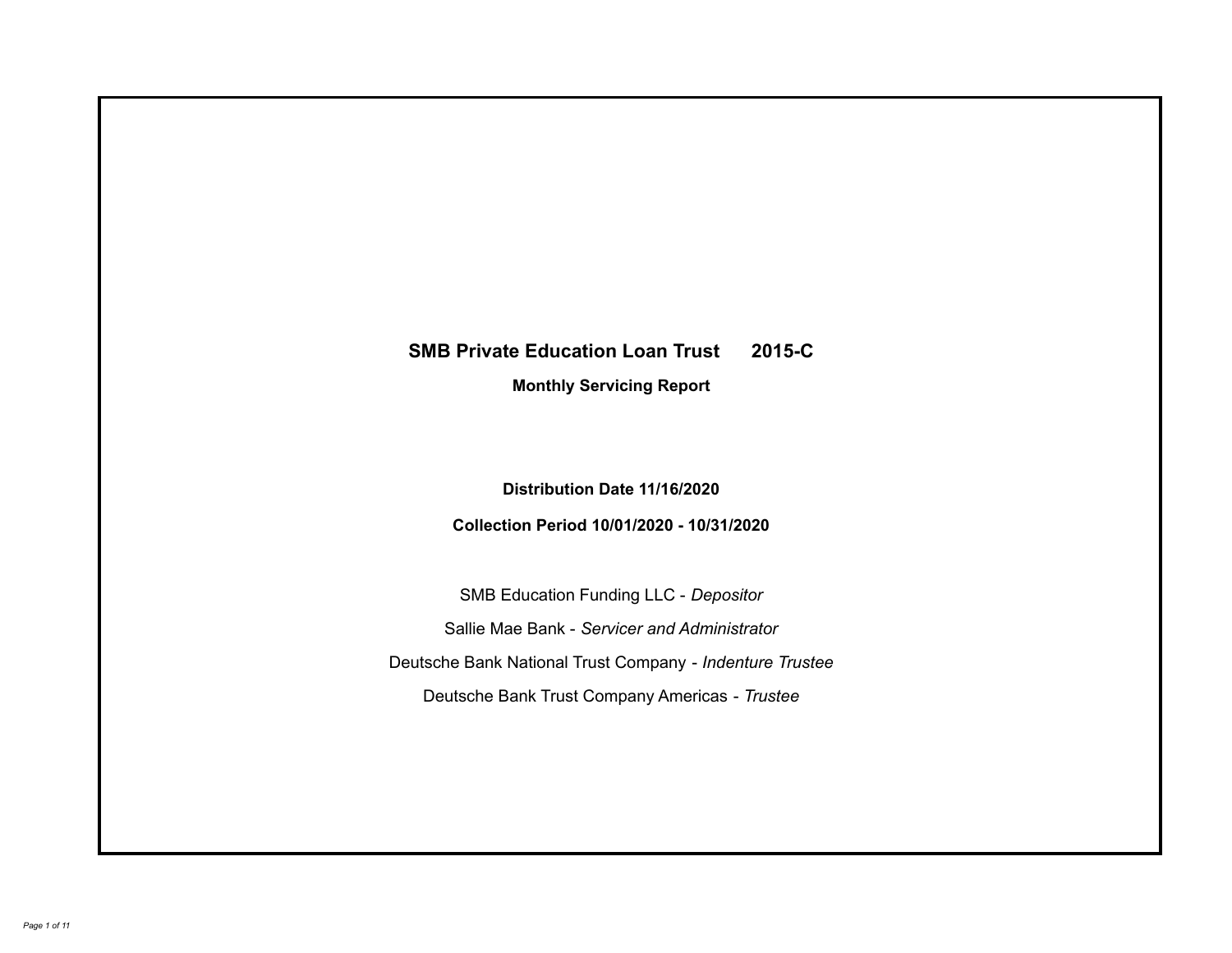| A       | <b>Student Loan Portfolio Characteristics</b>   |                   | <b>Settlement Date</b><br>10/27/2015 | 09/30/2020            | 10/31/2020            |
|---------|-------------------------------------------------|-------------------|--------------------------------------|-----------------------|-----------------------|
|         | <b>Principal Balance</b>                        |                   | \$693,787,197.00                     | \$302,598,757.83      | \$297,246,052.68      |
|         | Interest to be Capitalized Balance              |                   | 55,852,621.68                        | 9,894,155.76          | 9,893,241.42          |
|         | Pool Balance                                    |                   | \$749,639,818.68                     | \$312,492,913.59      | \$307,139,294.10      |
|         | Weighted Average Coupon (WAC)                   |                   |                                      |                       |                       |
|         | WAC1 (Contractual Interest Rate on the Loan)    |                   | 8.28%                                | 8.59%                 | 8.59%                 |
|         | WAC2 (Average of Applicable Interest Rate)      |                   | 8.28%                                | 7.86%                 | 7.87%                 |
|         | WAC3 (Average of Actual Interest Rate)          |                   | 8.22%                                | 7.78%                 | 7.79%                 |
|         | Weighted Average Remaining Term                 |                   | 127.00                               | 127.18                | 127.50                |
|         | Number of Loans                                 |                   | 65,154                               | 28,166                | 27,718                |
|         | Number of Borrowers<br>Pool Factor              |                   | 45,614                               | 20,329<br>0.416857410 | 19,990<br>0.409715821 |
|         | Since Issued Total Constant Prepayment Rate (1) |                   |                                      | 9.50%                 | 9.43%                 |
| $\sf B$ | <b>Debt Securities</b>                          | <b>Cusip/Isin</b> | 10/15/2020                           |                       | 11/16/2020            |
|         | A <sub>2</sub> A                                | 78448RAB2         | \$49,723,854.02                      |                       | \$47,197,015.38       |
|         | A <sub>2</sub> B                                | 78448RAC0         | \$24,021,185.49                      |                       | \$22,800,490.49       |
|         | A <sub>3</sub>                                  | 78448RAD8         | \$75,000,000.00                      |                       | \$75,000,000.00       |
|         | B                                               | 78448RAE6         | \$70,000,000.00                      |                       | \$70,000,000.00       |
|         | C                                               | 78448RAF3         |                                      |                       |                       |
|         |                                                 |                   | \$50,000,000.00                      |                       | \$50,000,000.00       |
| C       | <b>Certificates</b>                             | Cusip/Isin        | 10/15/2020                           |                       | 11/16/2020            |
|         | Residual                                        | 78448R106         | \$100,000.00                         |                       | \$100,000.00          |
|         |                                                 |                   |                                      |                       |                       |
| D       | <b>Account Balances</b>                         |                   | 10/15/2020                           |                       | 11/16/2020            |
|         | Reserve Account Balance                         |                   | \$1,884,455.00                       |                       | \$1,884,455.00        |
|         |                                                 |                   |                                      |                       |                       |
| E       | <b>Asset / Liability</b>                        |                   | 10/15/2020                           |                       | 11/16/2020            |
|         | Overcollateralization Percentage                |                   | 14.00%                               |                       | 13.72%                |
|         | Specified Overcollateralization Amount          |                   | \$93,747,874.08                      |                       | \$92,141,788.23       |
|         | Actual Overcollateralization Amount             |                   | \$43,747,874.08                      |                       | \$42,141,788.23       |

(1) For additional information, see 'Since Issued CPR Methodology' found on page 11 of this report.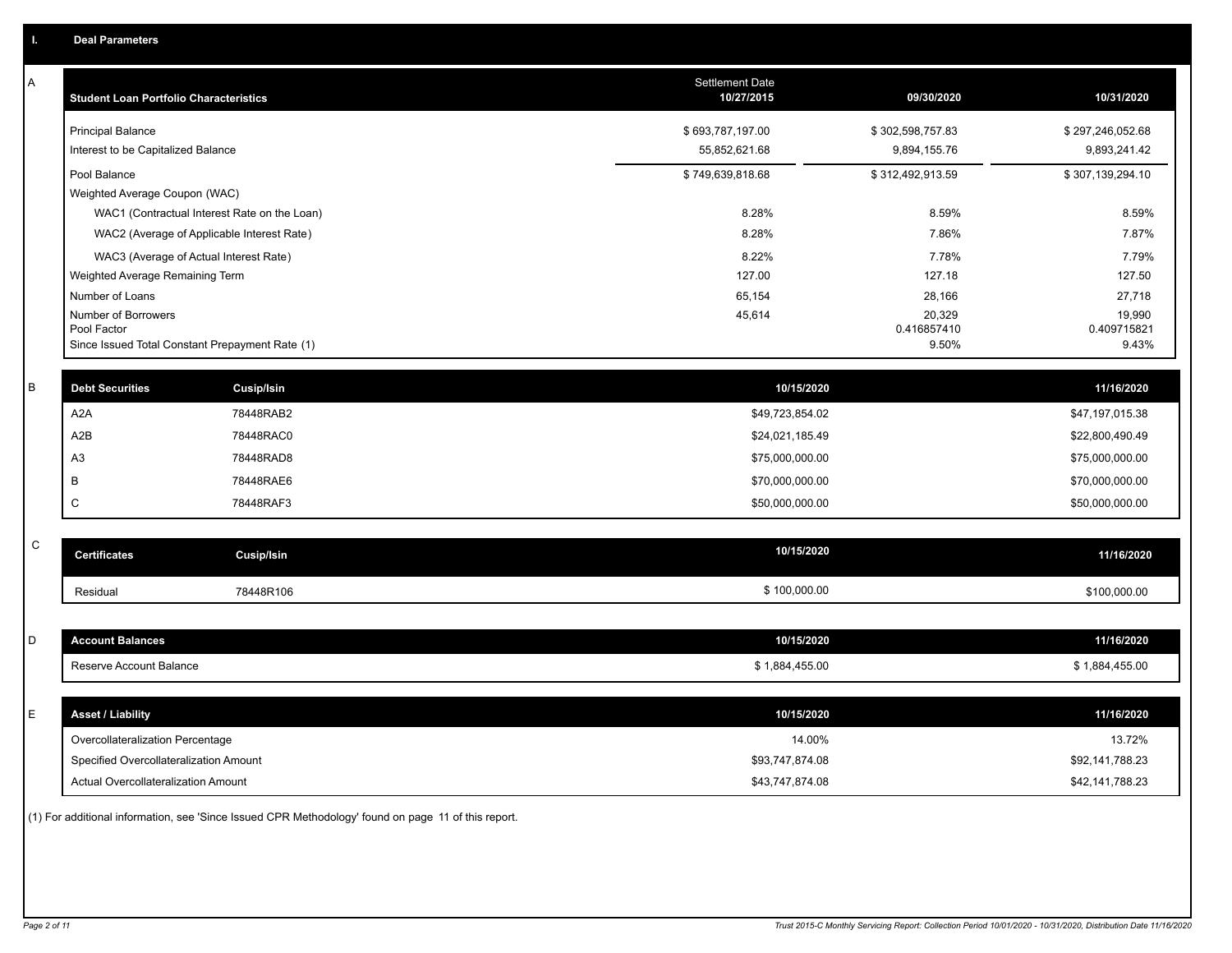## **II. 2015-C Trust Activity 10/01/2020 through 10/31/2020**

| <b>Borrower Principal</b><br>5,276,155.64<br><b>Consolidation Activity Principal</b><br>0.00<br>0.00<br>Seller Principal Reimbursement<br>0.00<br>Servicer Principal Reimbursement<br>0.00<br>Delinquent Principal Purchases by Servicer<br>0.00<br><b>Other Principal Deposits</b><br>\$5,276,155.64<br><b>Total Principal Receipts</b><br>В<br><b>Student Loan Interest Receipts</b><br><b>Borrower Interest</b><br>1,547,899.17<br>0.00<br><b>Consolidation Activity Interest</b><br>0.00<br>Seller Interest Reimbursement<br>Servicer Interest Reimbursement<br>0.00<br>0.00<br>Delinquent Interest Purchases by Servicer<br>0.00<br>Other Interest Deposits<br>\$1,547,899.17<br><b>Total Interest Receipts</b><br>C<br>\$85,947.61<br><b>Recoveries on Realized Losses</b><br>D<br><b>Investment Income</b><br>\$133.82<br><b>Funds Borrowed from Next Collection Period</b><br>\$0.00<br>Е<br>F<br>\$0.00<br><b>Funds Repaid from Prior Collection Period</b><br>G<br>\$0.00<br>Loan Sale or Purchase Proceeds<br>\$0.00<br>H<br>Initial Deposits to Distribution Account<br>\$0.00<br><b>Excess Transferred from Other Accounts</b><br>\$0.00<br><b>Borrower Benefit Reimbursements</b><br>J<br>Κ<br><b>Other Deposits</b><br>\$0.00<br>L<br><b>Other Fees Collected</b><br>\$0.00<br>М<br><b>AVAILABLE FUNDS</b><br>\$6,910,136.24<br>N<br>Non-Cash Principal Activity During Collection Period<br>\$(76,549.51)<br>Aggregate Purchased Amounts by the Depositor, Servicer or Seller<br>O<br>\$0.00<br>P<br>Aggregate Loan Substitutions<br>\$0.00 | Α | <b>Student Loan Principal Receipts</b> |  |
|-------------------------------------------------------------------------------------------------------------------------------------------------------------------------------------------------------------------------------------------------------------------------------------------------------------------------------------------------------------------------------------------------------------------------------------------------------------------------------------------------------------------------------------------------------------------------------------------------------------------------------------------------------------------------------------------------------------------------------------------------------------------------------------------------------------------------------------------------------------------------------------------------------------------------------------------------------------------------------------------------------------------------------------------------------------------------------------------------------------------------------------------------------------------------------------------------------------------------------------------------------------------------------------------------------------------------------------------------------------------------------------------------------------------------------------------------------------------------------------------------------------------------------------------------------------|---|----------------------------------------|--|
|                                                                                                                                                                                                                                                                                                                                                                                                                                                                                                                                                                                                                                                                                                                                                                                                                                                                                                                                                                                                                                                                                                                                                                                                                                                                                                                                                                                                                                                                                                                                                             |   |                                        |  |
|                                                                                                                                                                                                                                                                                                                                                                                                                                                                                                                                                                                                                                                                                                                                                                                                                                                                                                                                                                                                                                                                                                                                                                                                                                                                                                                                                                                                                                                                                                                                                             |   |                                        |  |
|                                                                                                                                                                                                                                                                                                                                                                                                                                                                                                                                                                                                                                                                                                                                                                                                                                                                                                                                                                                                                                                                                                                                                                                                                                                                                                                                                                                                                                                                                                                                                             |   |                                        |  |
|                                                                                                                                                                                                                                                                                                                                                                                                                                                                                                                                                                                                                                                                                                                                                                                                                                                                                                                                                                                                                                                                                                                                                                                                                                                                                                                                                                                                                                                                                                                                                             |   |                                        |  |
|                                                                                                                                                                                                                                                                                                                                                                                                                                                                                                                                                                                                                                                                                                                                                                                                                                                                                                                                                                                                                                                                                                                                                                                                                                                                                                                                                                                                                                                                                                                                                             |   |                                        |  |
|                                                                                                                                                                                                                                                                                                                                                                                                                                                                                                                                                                                                                                                                                                                                                                                                                                                                                                                                                                                                                                                                                                                                                                                                                                                                                                                                                                                                                                                                                                                                                             |   |                                        |  |
|                                                                                                                                                                                                                                                                                                                                                                                                                                                                                                                                                                                                                                                                                                                                                                                                                                                                                                                                                                                                                                                                                                                                                                                                                                                                                                                                                                                                                                                                                                                                                             |   |                                        |  |
|                                                                                                                                                                                                                                                                                                                                                                                                                                                                                                                                                                                                                                                                                                                                                                                                                                                                                                                                                                                                                                                                                                                                                                                                                                                                                                                                                                                                                                                                                                                                                             |   |                                        |  |
|                                                                                                                                                                                                                                                                                                                                                                                                                                                                                                                                                                                                                                                                                                                                                                                                                                                                                                                                                                                                                                                                                                                                                                                                                                                                                                                                                                                                                                                                                                                                                             |   |                                        |  |
|                                                                                                                                                                                                                                                                                                                                                                                                                                                                                                                                                                                                                                                                                                                                                                                                                                                                                                                                                                                                                                                                                                                                                                                                                                                                                                                                                                                                                                                                                                                                                             |   |                                        |  |
|                                                                                                                                                                                                                                                                                                                                                                                                                                                                                                                                                                                                                                                                                                                                                                                                                                                                                                                                                                                                                                                                                                                                                                                                                                                                                                                                                                                                                                                                                                                                                             |   |                                        |  |
|                                                                                                                                                                                                                                                                                                                                                                                                                                                                                                                                                                                                                                                                                                                                                                                                                                                                                                                                                                                                                                                                                                                                                                                                                                                                                                                                                                                                                                                                                                                                                             |   |                                        |  |
|                                                                                                                                                                                                                                                                                                                                                                                                                                                                                                                                                                                                                                                                                                                                                                                                                                                                                                                                                                                                                                                                                                                                                                                                                                                                                                                                                                                                                                                                                                                                                             |   |                                        |  |
|                                                                                                                                                                                                                                                                                                                                                                                                                                                                                                                                                                                                                                                                                                                                                                                                                                                                                                                                                                                                                                                                                                                                                                                                                                                                                                                                                                                                                                                                                                                                                             |   |                                        |  |
|                                                                                                                                                                                                                                                                                                                                                                                                                                                                                                                                                                                                                                                                                                                                                                                                                                                                                                                                                                                                                                                                                                                                                                                                                                                                                                                                                                                                                                                                                                                                                             |   |                                        |  |
|                                                                                                                                                                                                                                                                                                                                                                                                                                                                                                                                                                                                                                                                                                                                                                                                                                                                                                                                                                                                                                                                                                                                                                                                                                                                                                                                                                                                                                                                                                                                                             |   |                                        |  |
|                                                                                                                                                                                                                                                                                                                                                                                                                                                                                                                                                                                                                                                                                                                                                                                                                                                                                                                                                                                                                                                                                                                                                                                                                                                                                                                                                                                                                                                                                                                                                             |   |                                        |  |
|                                                                                                                                                                                                                                                                                                                                                                                                                                                                                                                                                                                                                                                                                                                                                                                                                                                                                                                                                                                                                                                                                                                                                                                                                                                                                                                                                                                                                                                                                                                                                             |   |                                        |  |
|                                                                                                                                                                                                                                                                                                                                                                                                                                                                                                                                                                                                                                                                                                                                                                                                                                                                                                                                                                                                                                                                                                                                                                                                                                                                                                                                                                                                                                                                                                                                                             |   |                                        |  |
|                                                                                                                                                                                                                                                                                                                                                                                                                                                                                                                                                                                                                                                                                                                                                                                                                                                                                                                                                                                                                                                                                                                                                                                                                                                                                                                                                                                                                                                                                                                                                             |   |                                        |  |
|                                                                                                                                                                                                                                                                                                                                                                                                                                                                                                                                                                                                                                                                                                                                                                                                                                                                                                                                                                                                                                                                                                                                                                                                                                                                                                                                                                                                                                                                                                                                                             |   |                                        |  |
|                                                                                                                                                                                                                                                                                                                                                                                                                                                                                                                                                                                                                                                                                                                                                                                                                                                                                                                                                                                                                                                                                                                                                                                                                                                                                                                                                                                                                                                                                                                                                             |   |                                        |  |
|                                                                                                                                                                                                                                                                                                                                                                                                                                                                                                                                                                                                                                                                                                                                                                                                                                                                                                                                                                                                                                                                                                                                                                                                                                                                                                                                                                                                                                                                                                                                                             |   |                                        |  |
|                                                                                                                                                                                                                                                                                                                                                                                                                                                                                                                                                                                                                                                                                                                                                                                                                                                                                                                                                                                                                                                                                                                                                                                                                                                                                                                                                                                                                                                                                                                                                             |   |                                        |  |
|                                                                                                                                                                                                                                                                                                                                                                                                                                                                                                                                                                                                                                                                                                                                                                                                                                                                                                                                                                                                                                                                                                                                                                                                                                                                                                                                                                                                                                                                                                                                                             |   |                                        |  |
|                                                                                                                                                                                                                                                                                                                                                                                                                                                                                                                                                                                                                                                                                                                                                                                                                                                                                                                                                                                                                                                                                                                                                                                                                                                                                                                                                                                                                                                                                                                                                             |   |                                        |  |
|                                                                                                                                                                                                                                                                                                                                                                                                                                                                                                                                                                                                                                                                                                                                                                                                                                                                                                                                                                                                                                                                                                                                                                                                                                                                                                                                                                                                                                                                                                                                                             |   |                                        |  |
|                                                                                                                                                                                                                                                                                                                                                                                                                                                                                                                                                                                                                                                                                                                                                                                                                                                                                                                                                                                                                                                                                                                                                                                                                                                                                                                                                                                                                                                                                                                                                             |   |                                        |  |
|                                                                                                                                                                                                                                                                                                                                                                                                                                                                                                                                                                                                                                                                                                                                                                                                                                                                                                                                                                                                                                                                                                                                                                                                                                                                                                                                                                                                                                                                                                                                                             |   |                                        |  |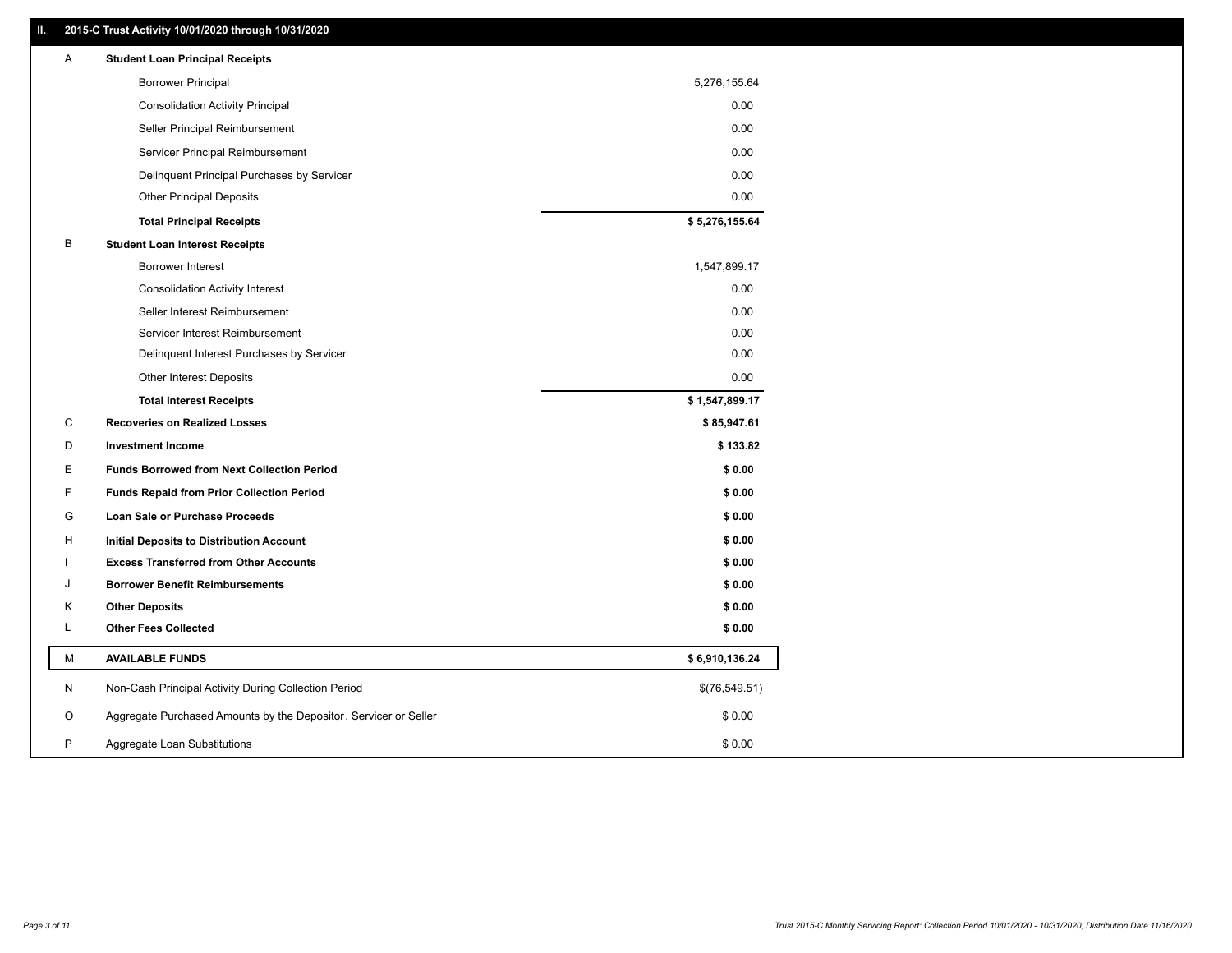|                   |                       |                          |         |                                                                  | <b>Loans by Repayment Status</b> |                            |                          |         |                                                           |                |                            |
|-------------------|-----------------------|--------------------------|---------|------------------------------------------------------------------|----------------------------------|----------------------------|--------------------------|---------|-----------------------------------------------------------|----------------|----------------------------|
|                   |                       |                          |         | 10/31/2020                                                       |                                  |                            |                          |         | 09/30/2020                                                |                |                            |
|                   |                       | <b>Wtd Avg</b><br>Coupon | # Loans | <b>Principal and</b><br><b>Interest Accrued</b><br>to Capitalize | % of Principal                   | % of Loans in<br>Repay (1) | <b>Wtd Avg</b><br>Coupon | # Loans | Principal and<br><b>Interest Accrued</b><br>to Capitalize | % of Principal | % of Loans in<br>Repay (1) |
| INTERIM:          | IN SCHOOL             | 8.88%                    | 446     | \$7,105,109.20                                                   | 2.313%                           | $-$ %                      | 8.89%                    | 445     | \$6,964,261.38                                            | 2.229%         | $-$ %                      |
|                   | GRACE                 | 8.82%                    | 199     | \$3,189,487.37                                                   | 1.038%                           | $-$ %                      | 8.81%                    | 222     | \$3,765,541.57                                            | 1.205%         | $-$ %                      |
|                   | <b>DEFERMENT</b>      | 8.65%                    | 2,102   | \$29,470,441.07                                                  | 9.595%                           | $-$ %                      | 8.60%                    | 1,980   | \$27,620,262.19                                           | 8.839%         | $-$ %                      |
| <b>REPAYMENT:</b> | <b>CURRENT</b>        | 7.62%                    | 23,251  | \$241,440,637.26                                                 | 78.609%                          | 90.301%                    | 7.63%                    | 23,635  | \$247,117,691.67                                          | 79.079%        | 90.142%                    |
|                   | 31-60 DAYS DELINQUENT | 8.02%                    | 418     | \$6,632,086.77                                                   | 2.159%                           | 2.480%                     | 7.56%                    | 435     | \$5,833,060.16                                            | 1.867%         | 2.128%                     |
|                   | 61-90 DAYS DELINQUENT | 7.45%                    | 241     | \$3,587,502.74                                                   | 1.168%                           | 1.342%                     | 7.72%                    | 292     | \$4,641,334.83                                            | 1.485%         | 1.693%                     |
|                   | > 90 DAYS DELINQUENT  | 8.04%                    | 208     | \$3,086,219.76                                                   | 1.005%                           | 1.154%                     | 8.28%                    | 146     | \$2,124,201.16                                            | 0.680%         | 0.775%                     |
|                   | FORBEARANCE           | 8.06%                    | 853     | \$12,627,809.93                                                  | 4.111%                           | 4.723%                     | 8.02%                    | 1,011   | \$14,426,560.63                                           | 4.617%         | 5.262%                     |
| <b>TOTAL</b>      |                       |                          | 27,718  | \$307,139,294.10                                                 | 100.00%                          | 100.00%                    |                          | 28,166  | \$312,492,913.59                                          | 100.00%        | 100.00%                    |

Percentages may not total 100% due to rounding  $\star$ 

1 Loans classified in "Repayment" include any loan for which interim interest only, \$25 fixed payments or full principal and interest payments are due.

| 10/31/2020<br>09/30/2020<br><b>Principal and</b><br><b>Principal and</b><br><b>Wtd Avg</b><br><b>Interest Accrued</b><br>% of Loans in<br><b>Wtd Avg</b><br><b>Interest Accrued</b><br># Loans<br>to Capitalize<br>P&I Repay (2)<br>to Capitalize<br>% of Principal<br>% of Principal<br>Coupon<br># Loans<br>Coupon<br>$-$ %<br>IN SCHOOL<br>INTERIM:<br>8.76%<br>790<br>8.78%<br>789<br>3.967%<br>\$12,574,388.90<br>4.094%<br>\$12,395,304.09<br>GRACE<br>$-$ %<br>8.74%<br>369<br>2.013%<br>8.74%<br>400<br>2.221%<br>\$6,182,809.27<br>\$6,939,320.93<br><b>DEFERMENT</b><br>$-$ %<br>8.46%<br>3,597<br>15.775%<br>8.43%<br>3,370<br>14.446%<br>\$48,451,503.69<br>\$45,142,705.44<br><b>CURRENT</b><br>7.53%<br>21,251<br>7.55%<br>21,734<br>70.754%<br>P&I REPAYMENT:<br>69.721%<br>89.251%<br>\$221,100,345.45<br>\$214,141,043.94<br>31-60 DAYS DELINQUENT<br>8.00%<br>410<br>2.123%<br>2.718%<br>7.55%<br>428<br>1.845%<br>\$6,520,879.78<br>\$5,764,312.23<br>61-90 DAYS DELINQUENT<br>240<br>7.72%<br>289<br>7.44%<br>1.157%<br>1.482%<br>\$4,602,672.60<br>1.473%<br>\$3,554,638.83<br>> 90 DAYS DELINQUENT<br>8.04%<br>208<br>8.28%<br>145<br>1.005%<br>1.286%<br>\$2,121,692.22<br>0.679%<br>\$3,086,219.76<br>FORBEARANCE<br>8.06%<br>853<br>8.02%<br>4.111%<br>5.263%<br>4.617%<br>\$12,627,809.93<br>1,011<br>\$14,426,560.63<br><b>TOTAL</b><br>100.00%<br>27,718<br>100.00%<br>28,166<br>100.00%<br>\$307,139,294.10<br>\$312,492,913.59<br>$\star$<br>Percentages may not total 100% due to rounding |  |  | <b>Loans by Borrower Status</b> |  |  |                                |
|---------------------------------------------------------------------------------------------------------------------------------------------------------------------------------------------------------------------------------------------------------------------------------------------------------------------------------------------------------------------------------------------------------------------------------------------------------------------------------------------------------------------------------------------------------------------------------------------------------------------------------------------------------------------------------------------------------------------------------------------------------------------------------------------------------------------------------------------------------------------------------------------------------------------------------------------------------------------------------------------------------------------------------------------------------------------------------------------------------------------------------------------------------------------------------------------------------------------------------------------------------------------------------------------------------------------------------------------------------------------------------------------------------------------------------------------------------------------------------------------------------------------------|--|--|---------------------------------|--|--|--------------------------------|
|                                                                                                                                                                                                                                                                                                                                                                                                                                                                                                                                                                                                                                                                                                                                                                                                                                                                                                                                                                                                                                                                                                                                                                                                                                                                                                                                                                                                                                                                                                                           |  |  |                                 |  |  |                                |
|                                                                                                                                                                                                                                                                                                                                                                                                                                                                                                                                                                                                                                                                                                                                                                                                                                                                                                                                                                                                                                                                                                                                                                                                                                                                                                                                                                                                                                                                                                                           |  |  |                                 |  |  | % of Loans in<br>P&I Repay (2) |
|                                                                                                                                                                                                                                                                                                                                                                                                                                                                                                                                                                                                                                                                                                                                                                                                                                                                                                                                                                                                                                                                                                                                                                                                                                                                                                                                                                                                                                                                                                                           |  |  |                                 |  |  | $-$ %                          |
|                                                                                                                                                                                                                                                                                                                                                                                                                                                                                                                                                                                                                                                                                                                                                                                                                                                                                                                                                                                                                                                                                                                                                                                                                                                                                                                                                                                                                                                                                                                           |  |  |                                 |  |  | $-$ %                          |
|                                                                                                                                                                                                                                                                                                                                                                                                                                                                                                                                                                                                                                                                                                                                                                                                                                                                                                                                                                                                                                                                                                                                                                                                                                                                                                                                                                                                                                                                                                                           |  |  |                                 |  |  | $-$ %                          |
|                                                                                                                                                                                                                                                                                                                                                                                                                                                                                                                                                                                                                                                                                                                                                                                                                                                                                                                                                                                                                                                                                                                                                                                                                                                                                                                                                                                                                                                                                                                           |  |  |                                 |  |  | 89.148%                        |
|                                                                                                                                                                                                                                                                                                                                                                                                                                                                                                                                                                                                                                                                                                                                                                                                                                                                                                                                                                                                                                                                                                                                                                                                                                                                                                                                                                                                                                                                                                                           |  |  |                                 |  |  | 2.324%                         |
|                                                                                                                                                                                                                                                                                                                                                                                                                                                                                                                                                                                                                                                                                                                                                                                                                                                                                                                                                                                                                                                                                                                                                                                                                                                                                                                                                                                                                                                                                                                           |  |  |                                 |  |  | 1.856%                         |
|                                                                                                                                                                                                                                                                                                                                                                                                                                                                                                                                                                                                                                                                                                                                                                                                                                                                                                                                                                                                                                                                                                                                                                                                                                                                                                                                                                                                                                                                                                                           |  |  |                                 |  |  | 0.855%                         |
|                                                                                                                                                                                                                                                                                                                                                                                                                                                                                                                                                                                                                                                                                                                                                                                                                                                                                                                                                                                                                                                                                                                                                                                                                                                                                                                                                                                                                                                                                                                           |  |  |                                 |  |  | 5.817%                         |
| 2 Loans classified in "P&I Repayment" includes only those loans for which scheduled principal and interest payments are due.                                                                                                                                                                                                                                                                                                                                                                                                                                                                                                                                                                                                                                                                                                                                                                                                                                                                                                                                                                                                                                                                                                                                                                                                                                                                                                                                                                                              |  |  |                                 |  |  | 100.00%                        |

WAC reflects WAC3 To conform with company standard reporting these sections now include Princial and Interest Accrued to Capitalize .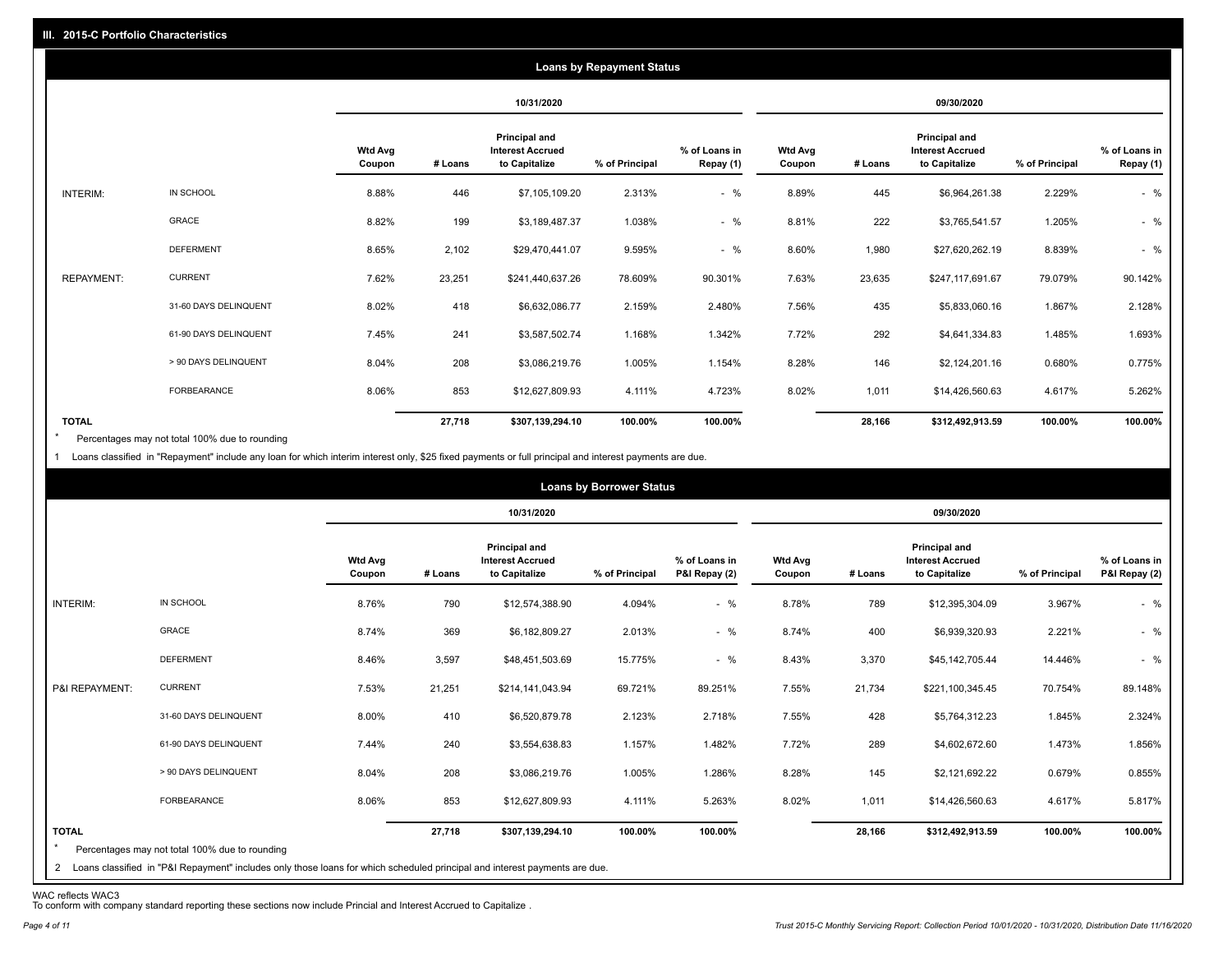|                                                                                                  | 10/31/2020       | 9/30/2020        |
|--------------------------------------------------------------------------------------------------|------------------|------------------|
| Pool Balance                                                                                     | \$307,139,294.10 | \$312,492,913.59 |
| Total # Loans                                                                                    | 27,718           | 28,166           |
| Total # Borrowers                                                                                | 19,990           | 20,329           |
| Weighted Average Coupon                                                                          | 7.87%            | 7.86%            |
| Weighted Average Remaining Term                                                                  | 127.50           | 127.18           |
| Percent of Pool - Cosigned                                                                       | 93.5%            | 93.5%            |
| Percent of Pool - Non Cosigned                                                                   | 6.5%             | 6.5%             |
| Borrower Interest Accrued for Period                                                             | \$1,972,224.49   | \$1,936,709.57   |
| Outstanding Borrower Interest Accrued                                                            | \$12,903,428.00  | \$13,023,367.26  |
| Gross Principal Realized Loss - Periodic *                                                       | \$553,022.36     | \$417,943.51     |
| Gross Principal Realized Loss - Cumulative *                                                     | \$32,122,099.09  | \$31,569,076.73  |
| Recoveries on Realized Losses - Periodic                                                         | \$85,947.61      | \$56,072.30      |
| Recoveries on Realized Losses - Cumulative                                                       | \$5,140,293.29   | \$5,054,345.68   |
| Net Losses - Periodic                                                                            | \$467,074.75     | \$361,871.21     |
| Net Losses - Cumulative                                                                          | \$26,981,805.80  | \$26,514,731.05  |
| Non-Cash Principal Activity - Capitalized Interest                                               | \$481,544.69     | \$547,091.02     |
| Since Issued Total Constant Prepayment Rate (CPR) (1)                                            | 9.43%            | 9.50%            |
| Loan Substitutions                                                                               | \$0.00           | \$0.00           |
| <b>Cumulative Loan Substitutions</b>                                                             | \$0.00           | \$0.00           |
| <b>Unpaid Servicing Fees</b>                                                                     | \$0.00           | \$0.00           |
| <b>Unpaid Administration Fees</b>                                                                | \$0.00           | \$0.00           |
| <b>Unpaid Carryover Servicing Fees</b>                                                           | \$0.00           | \$0.00           |
| Note Interest Shortfall                                                                          | \$0.00           | \$0.00           |
| Loans in Modification                                                                            | \$38,014,944.41  | \$38,579,089.63  |
| % of Loans in Modification as a % of Loans in Repayment (P&I)                                    | 16.72%           | 16.52%           |
|                                                                                                  |                  |                  |
|                                                                                                  |                  |                  |
| % Annualized Gross Principal Realized Loss - Periodic as a %<br>of Loans in Repayment (P&I) * 12 | 2.92%            | 2.15%            |
| % Gross Principal Realized Loss - Cumulative as a % of                                           |                  |                  |
| Original Pool Balance                                                                            | 4.29%            | 4.21%            |

\* In accordance with the Servicer's current policies and procedures, after September 1, 2017 loans subject to bankruptcy claims generally will not be reported as a charged- off unless and until they are delinquent for 120

(1) For additional information, see 'Since Issued CPR Methodology' found on page 11 of this report.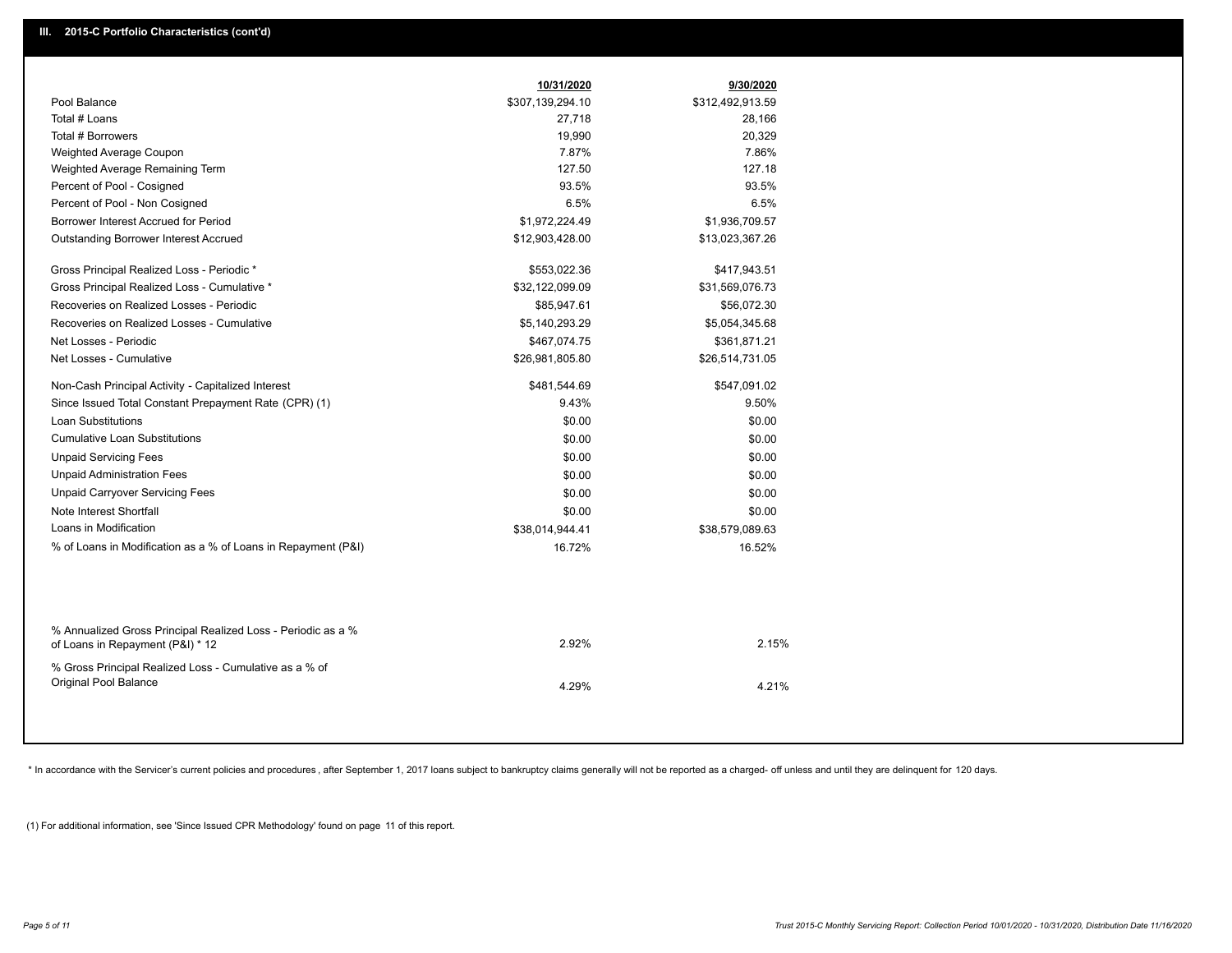#### **Loan Program**  A

|                                    | Weighted<br><b>Average Coupon</b> | # LOANS     | <b>\$ AMOUNT</b> | $%$ *    |
|------------------------------------|-----------------------------------|-------------|------------------|----------|
| - Smart Option Interest-Only Loans | 7.12%                             | 5,210       | \$36,691,178.88  | 11.946%  |
| - Smart Option Fixed Pay Loans     | 7.75%                             | 7,238       | \$94,195,439.70  | 30.669%  |
| - Smart Option Deferred Loans      | 7.95%                             | 15.270      | \$176,252,675.52 | 57.385%  |
| - Other Loan Programs              | $0.00\%$                          | $\mathbf 0$ | \$0.00           | 0.000%   |
| <b>Total</b>                       | 7.79%                             | 27,718      | \$307,139,294.10 | 100.000% |

\* Percentages may not total 100% due to rounding

B

C

**Index Type**

|                       | Weighted<br><b>Average Coupon</b> | # LOANS     | <b>\$ AMOUNT</b> | $%$ *    |
|-----------------------|-----------------------------------|-------------|------------------|----------|
| - Fixed Rate Loans    | 7.39%                             | 6,872       | \$92,403,417.67  | 30.085%  |
| - LIBOR Indexed Loans | 7.96%                             | 20,846      | \$214,735,876.43 | 69.915%  |
| - Other Index Rates   | $0.00\%$                          | $\mathbf 0$ | \$0.00           | 0.000%   |
| <b>Total</b>          | 7.79%                             | 27,718      | \$307,139,294.10 | 100.000% |

\* Percentages may not total 100% due to rounding

## **Weighted Average Recent FICO**

| (2)<br>Wtd Avg Recent FICO Band | # LOANS | <b>S AMOUNT</b>  | $%$ *     |
|---------------------------------|---------|------------------|-----------|
| $0 - 639$                       | 2,133   | \$26,006,189.13  | 8.467%    |
| 640 - 669                       | 1,883   | \$22,208,648.45  | 7.231%    |
| 670 - 699                       | 2,910   | \$34,387,767.05  | 11.196%   |
| 700 - 739                       | 5,783   | \$66,181,608.19  | 21.548%   |
| $740 +$                         | 15,008  | \$158,353,863.30 | 51.558%   |
| $N/A$ <sub>(1)</sub>            |         | \$1,217.98       | $0.000\%$ |
| <b>Total</b>                    | 27,718  | \$307,139,294.10 | 100.000%  |

WAC reflects WAC3

To conform with company standard reporting these sections now include Princial and Interest Accrued to Capitalize .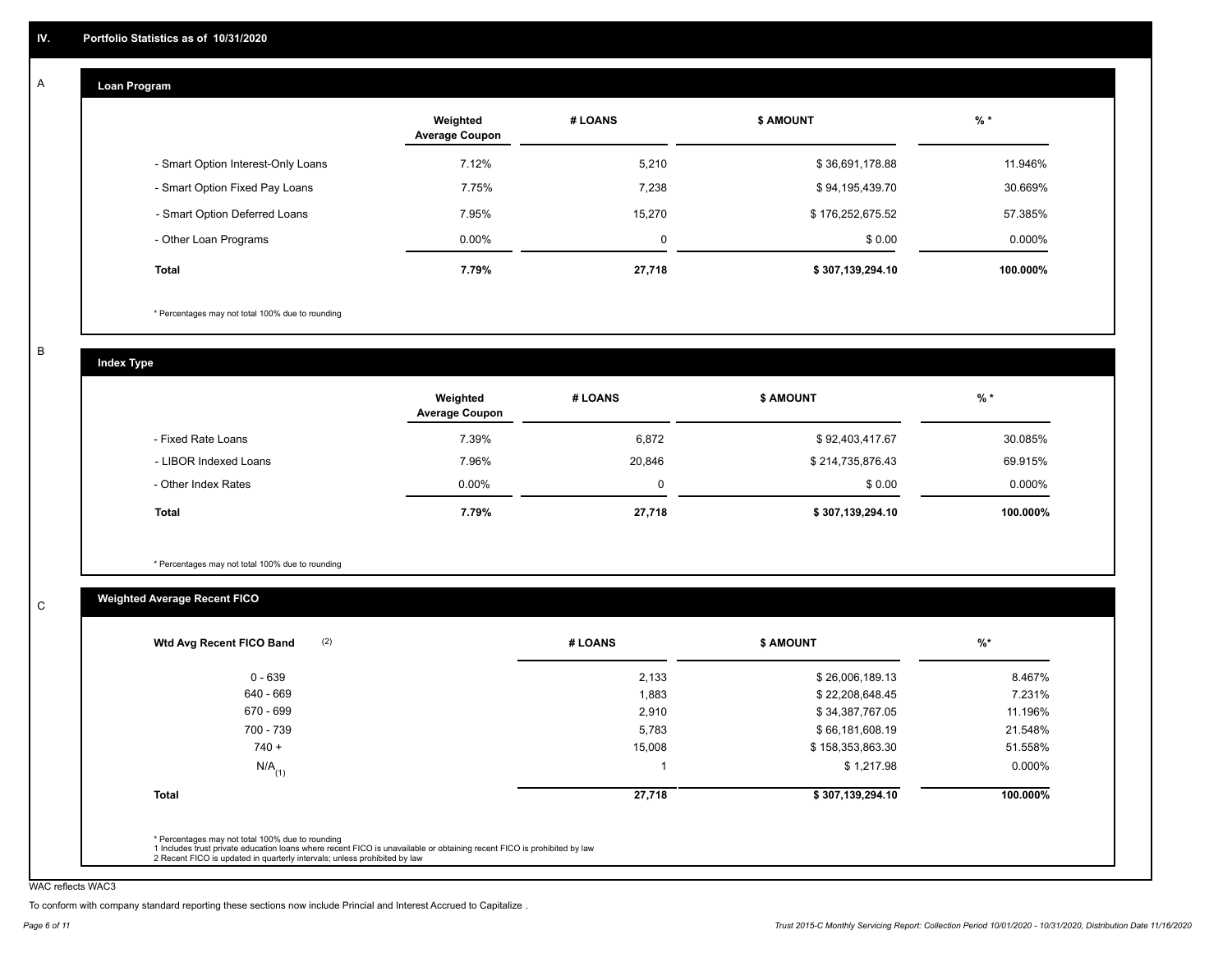| V. |       | 2015-C Reserve Account and Principal Distribution Calculations                             |                  |  |
|----|-------|--------------------------------------------------------------------------------------------|------------------|--|
| А. |       | <b>Reserve Account</b>                                                                     |                  |  |
|    |       | Specified Reserve Account Balance                                                          | \$1,884,455.00   |  |
|    |       | Actual Reserve Account Balance                                                             | \$1,884,455.00   |  |
| В. |       | <b>Principal Distribution Amount</b>                                                       |                  |  |
|    | i.    | Class A Notes Outstanding                                                                  | \$148,745,039.51 |  |
|    | ji.   | Pool Balance                                                                               | \$307,139,294.10 |  |
|    | iii.  | First Priority Principal Distribution Amount (i - ii)                                      | \$0.00           |  |
|    | iv.   | Class A and B Notes Outstanding                                                            | \$218,745,039.51 |  |
|    | v.    | First Priority Principal Distribution Amount                                               | \$0.00           |  |
|    | vi.   | Pool Balance                                                                               | \$307,139,294.10 |  |
|    | vii.  | Specified Overcollateralization Amount                                                     | \$92,141,788.23  |  |
|    | viii. | Available Funds (after payment of waterfall items A through H)                             | \$6,005,662.20   |  |
|    | ix.   | <b>Class C Notes Outstanding</b>                                                           | \$50,000,000.00  |  |
|    | х.    | Regular Principal Distribution Amount (if (iv > 0, (iv - v) - (vi - vii), min(viii, ix))   | \$3,747,533.64   |  |
|    |       |                                                                                            |                  |  |
|    | xi.   | Pool Balance                                                                               | \$307,139,294.10 |  |
|    | xii.  | 10% of Initial Pool Balance                                                                | \$74,963,981.87  |  |
|    | xiii. | First Priority Principal Distribution Amount                                               | \$0.00           |  |
|    | XIV.  | Regular Principal Distribution Amount                                                      | \$3,747,533.64   |  |
|    | XV.   | Available Funds (after payment of waterfall items A through J)                             | \$2,258,128.56   |  |
|    |       | xvi. Additional Principal Distribution Amount (if(ix $\lt$ = x, min(xv, xi - xiii - xiv))) | \$0.00           |  |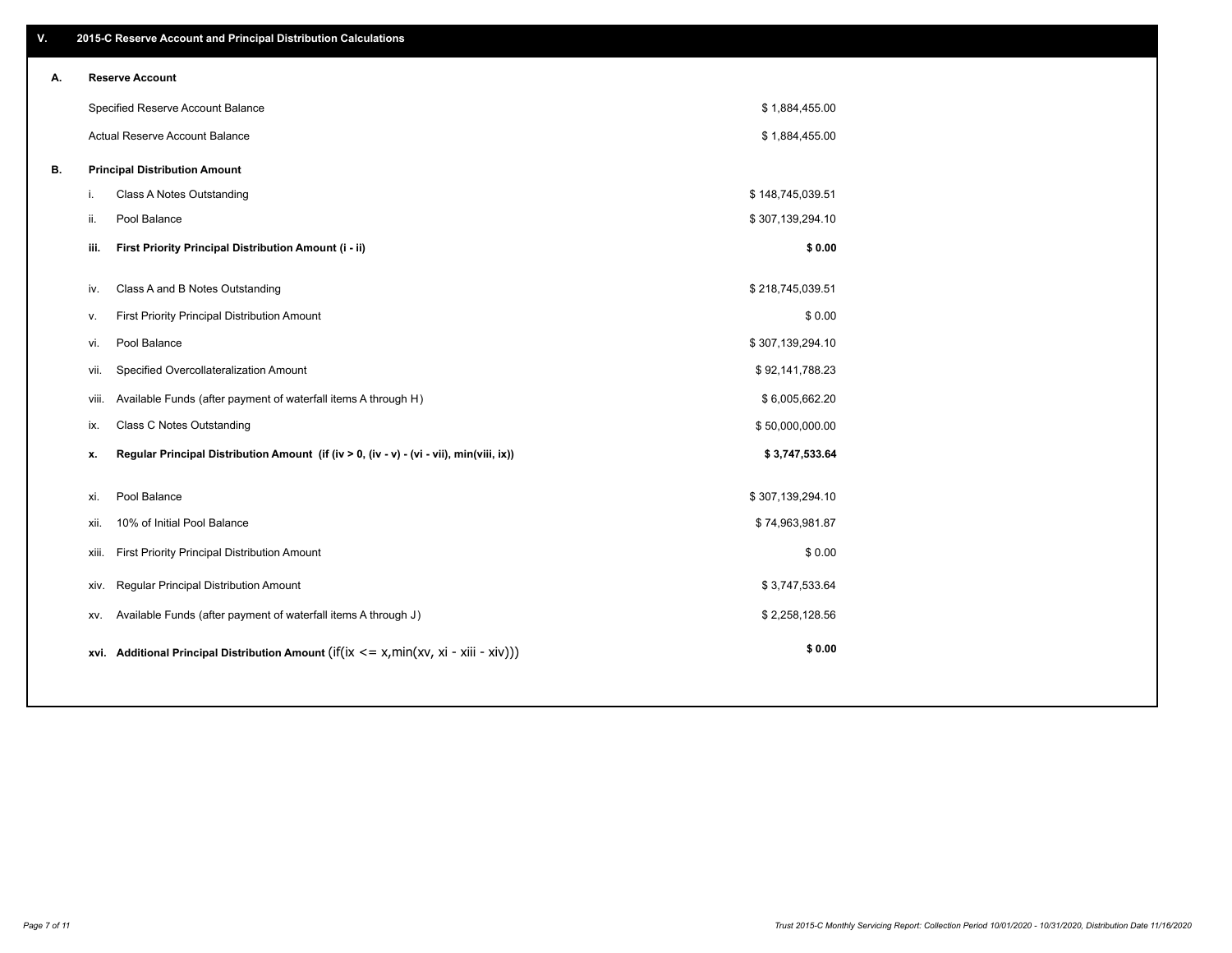|    |                                                         | Paid           | <b>Funds Balance</b> |
|----|---------------------------------------------------------|----------------|----------------------|
|    | <b>Total Available Funds</b>                            |                | \$6,910,136.24       |
| A  | <b>Trustee Fees</b>                                     | \$0.00         | \$6,910,136.24       |
| В  | <b>Servicing Fees</b>                                   | \$202,570.60   | \$6,707,565.64       |
| C  | i. Administration Fees                                  | \$8,333.00     | \$6,699,232.64       |
|    | ii. Unreimbursed Administrator Advances plus any Unpaid | \$15,000.00    | \$6,684,232.64       |
| D  | Class A Noteholders Interest Distribution Amount        | \$286,903.77   | \$6,397,328.87       |
| Е  | First Priority Principal Payment                        | \$0.00         | \$6,397,328.87       |
| F. | <b>Class B Noteholders Interest Distribution Amount</b> | \$204,166.67   | \$6,193,162.20       |
| G  | <b>Class C Noteholders Interest Distribution Amount</b> | \$187,500.00   | \$6,005,662.20       |
| H  | <b>Reinstatement Reserve Account</b>                    | \$0.00         | \$6,005,662.20       |
|    | Regular Principal Distribution                          | \$3,747,533.64 | \$2,258,128.56       |
| J  | <b>Carryover Servicing Fees</b>                         | \$0.00         | \$2,258,128.56       |
| K  | Additional Principal Distribution Amount                | \$0.00         | \$2,258,128.56       |
| L  | Unpaid Expenses of Trustee                              | \$0.00         | \$2,258,128.56       |
| м  | Unpaid Expenses of Administrator                        | \$0.00         | \$2,258,128.56       |
| N  | Remaining Funds to the Residual Certificateholders      | \$2,258,128.56 | \$0.00               |

## **Waterfall Conditions**

| А. |      | <b>Class C Noteholders' Interest Distribution Condition</b>                                                                                                                                      |                  |  |
|----|------|--------------------------------------------------------------------------------------------------------------------------------------------------------------------------------------------------|------------------|--|
|    |      | Pool Balance                                                                                                                                                                                     | \$307,139,294.10 |  |
|    |      | Class A and B Notes Outstanding                                                                                                                                                                  | \$218,745,039.51 |  |
|    | iii. | Class C Noteholders' Interest Distribution Ratio (i / ii)                                                                                                                                        | 140.41%          |  |
|    | iv.  | Minimum Ratio                                                                                                                                                                                    | 110.00%          |  |
|    | v.   | Is the Class C Noteholders' Interest Distribution Condition Satisfied (iii $>$ iv)                                                                                                               |                  |  |
|    |      |                                                                                                                                                                                                  |                  |  |
|    |      | * If the Class C Noteholders' Interest Distribution Condition is satisfied then the amount of interest accrued at the Class C Rate for the Accrual Period is Released on the distribution Date . |                  |  |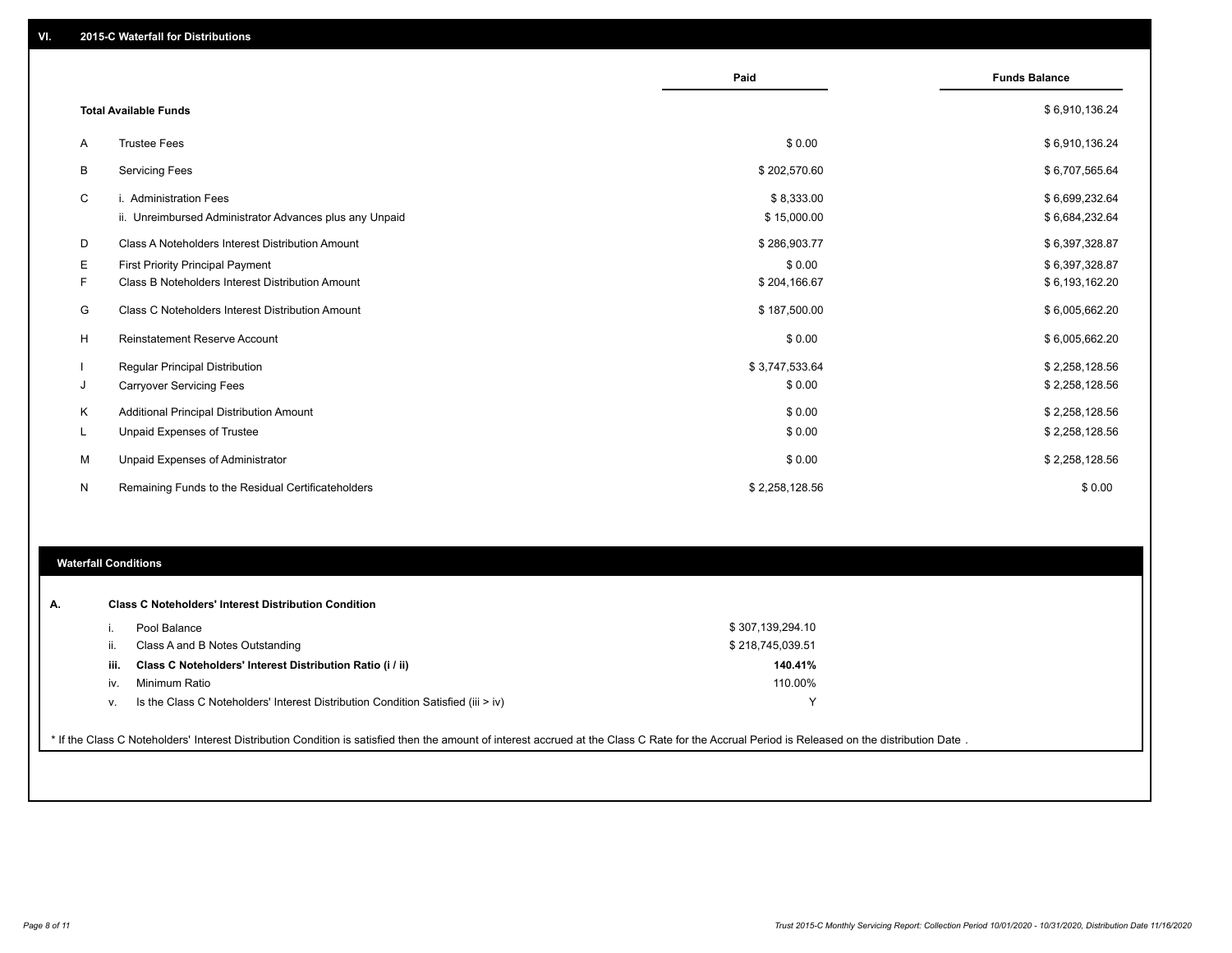## Paydown Factor 0.012206950 0.012206950 0.000000000 Ending Principal Balance \$ 75,000,000.00 \$ 47,197,015.38 \$ \$ 47,197,015.38 \$ 22,800,490.49 \$ 75,000,000.00 Principal Paid \$2,526,838.64 \$ 1,220,695.00 \$ - Interest Shortfall \$ - \$ - \$ - Interest Paid \$ 113,950.50 \$ 33,061.27 \$ 139,892.00 Total Interest Due \$ 113,950.50 \$ 33,061.27 \$ 139,892.00 Interest Shortfall from Prior Period Plus Accrued Interest \$ - \$ - \$ - Current Interest Due \$ 113,950.50 \$ 33,061.27 \$ 139,892.00 Accrued Interest Factor 0.002291667 0.001376338 0.001865227 Interest Rate\* 2.75000% 1.54838% 2.09838% Daycount Fraction 0.08333333 0.08888889 0.08888889 Accrual Period End 11/15/2020 11/16/2020 11/16/2020 Accrual Period Begin 20115/2020 20 10/15/2020 10/15/2020 10/15/2020 10/15/2020 10/15/2020 10/15/2020 10/15/2020 Record Date (Days Prior to Distribution) 1 1 NEW YORK BUSINESS DAY 1 NEW YORK BUSINESS DAY 1 NEW YORK BUSINESS DAY Spread/Fixed Rate 2.75% 1.40% 1.95% Index FIXED LIBOR LIBOR Beginning Balance \$ 75,000,000.00 \$ \$ \$ \$ 34,723,854.02 \$ 24,021,185.49 \$ \$ 75,000,000.00 \$ 75,000,000.00 Cusip/Isin 78448RAB2 78448RAC0 78448RAD8 **A2A A2B A3 Distribution Amounts VII. 2015-C Distributions**

0.228004905 0.228004905 1.000000000

\* Pay rates for Current Distribution. For the interest rates applicable to the next distribution date, please see https://www.salliemae.com/about/investors/data/SMBabrate.txt.

Ending Balance Factor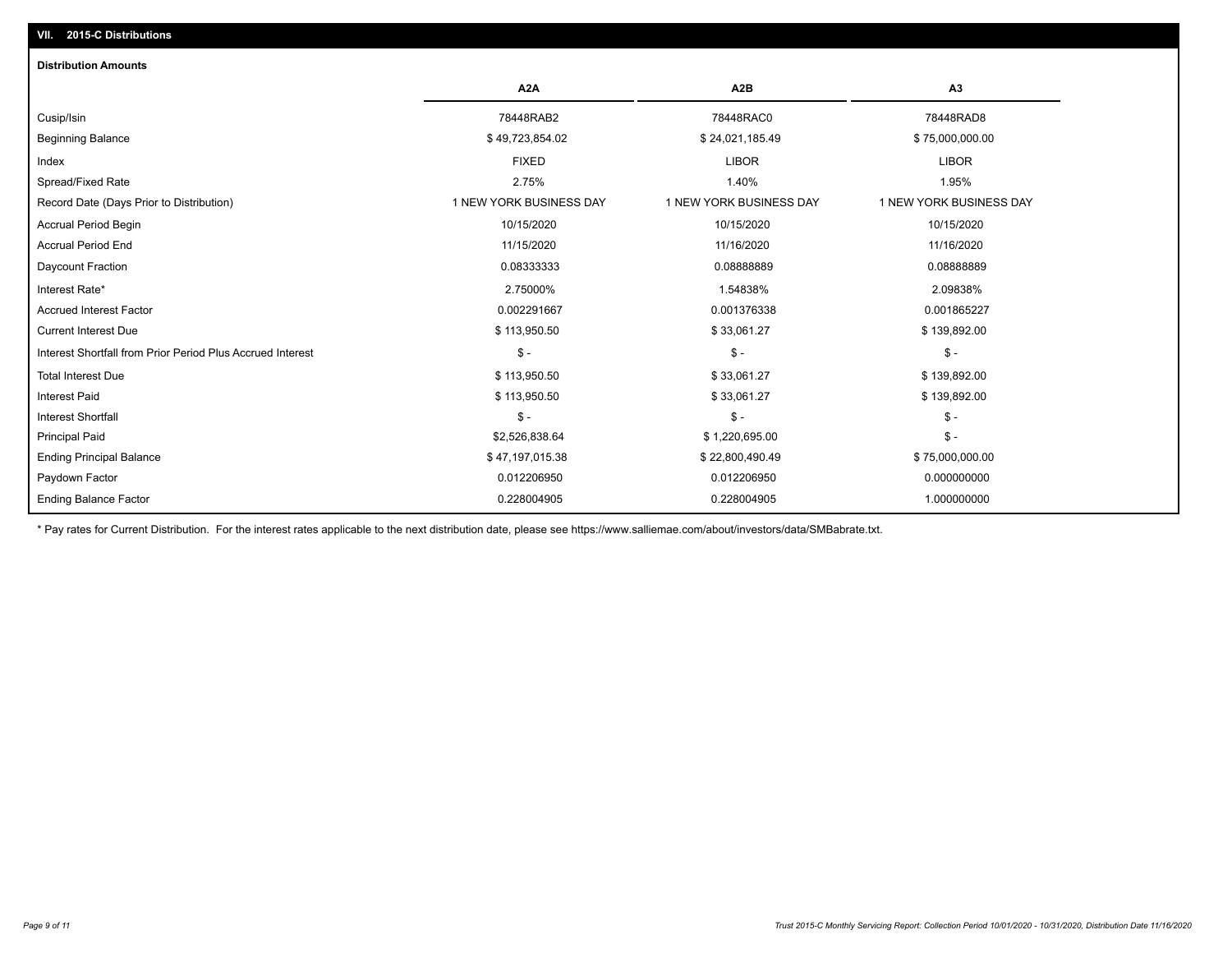| <b>Distribution Amounts</b>                                |                         |                         |
|------------------------------------------------------------|-------------------------|-------------------------|
|                                                            | в                       | C                       |
| Cusip/Isin                                                 | 78448RAE6               | 78448RAF3               |
| <b>Beginning Balance</b>                                   | \$70,000,000.00         | \$50,000,000.00         |
| Index                                                      | <b>FIXED</b>            | <b>FIXED</b>            |
| Spread/Fixed Rate                                          | 3.50%                   | 4.50%                   |
| Record Date (Days Prior to Distribution)                   | 1 NEW YORK BUSINESS DAY | 1 NEW YORK BUSINESS DAY |
| <b>Accrual Period Begin</b>                                | 10/15/2020              | 10/15/2020              |
| <b>Accrual Period End</b>                                  | 11/15/2020              | 11/15/2020              |
| Daycount Fraction                                          | 0.08333333              | 0.08333333              |
| Interest Rate*                                             | 3.50000%                | 4.50000%                |
| <b>Accrued Interest Factor</b>                             | 0.002916667             | 0.003750000             |
| <b>Current Interest Due</b>                                | \$204,166.67            | \$187,500.00            |
| Interest Shortfall from Prior Period Plus Accrued Interest | $\mathsf{\$}$ -         | $\mathsf{\$}$ -         |
| <b>Total Interest Due</b>                                  | \$204,166.67            | \$187,500.00            |
| <b>Interest Paid</b>                                       | \$204,166.67            | \$187,500.00            |
| <b>Interest Shortfall</b>                                  | $\mathsf{\$}$ -         | $\frac{1}{2}$           |
| <b>Principal Paid</b>                                      | $\mathsf{\$}$ -         | $$ -$                   |
| <b>Ending Principal Balance</b>                            | \$70,000,000.00         | \$50,000,000.00         |
| Paydown Factor                                             | 0.000000000             | 0.000000000             |
| <b>Ending Balance Factor</b>                               | 1.000000000             | 1.000000000             |

\* Pay rates for Current Distribution. For the interest rates applicable to the next distribution date, please see https://www.salliemae.com/about/investors/data/SMBabrate.txt.

**VII. 2015-C Distributions**